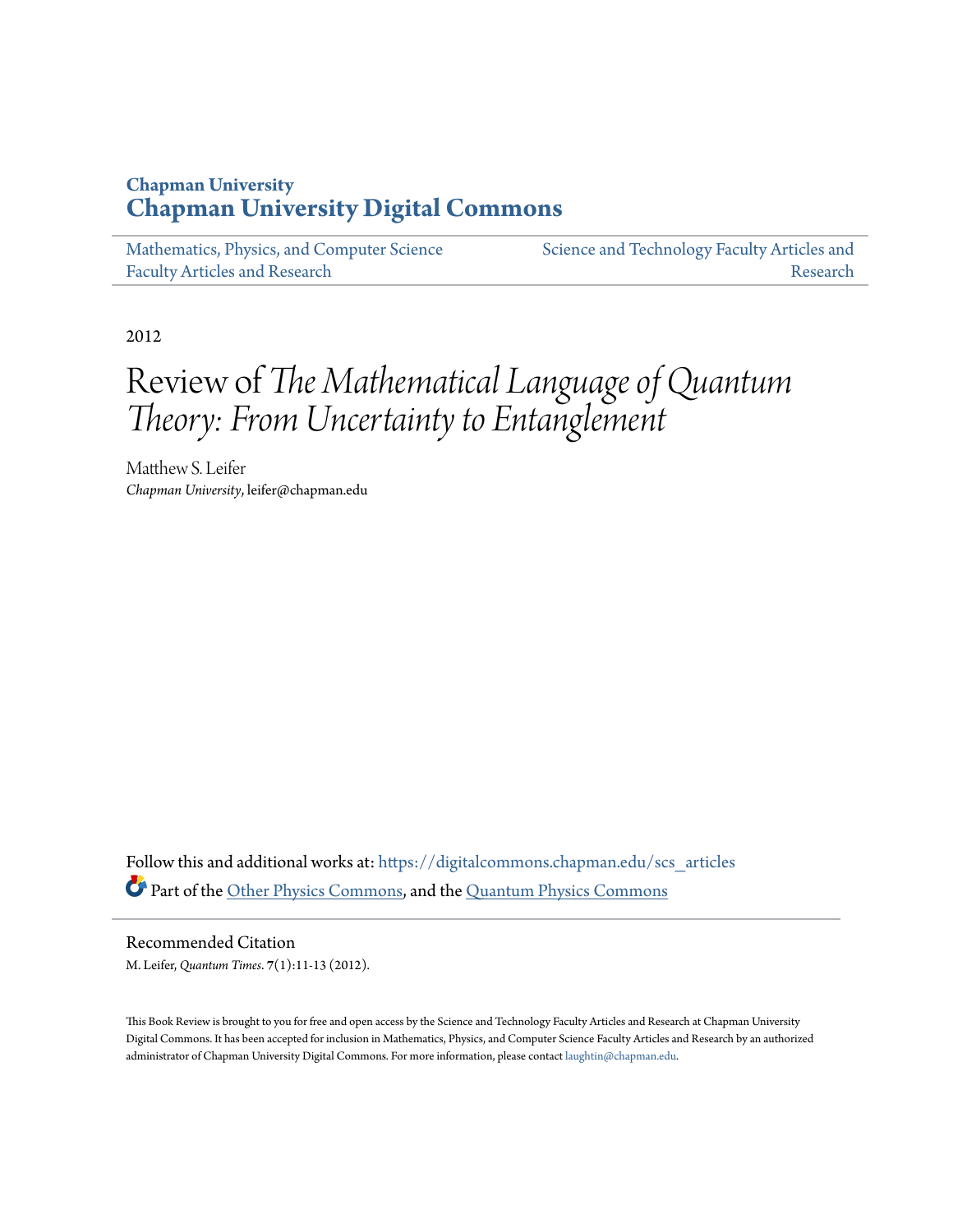# Review of *The Mathematical Language of Quantum Theory: From Uncertainty to Entanglement*

### **Comments**

This review was originally published in [Quantum Times,](http://www.aps.org/units/dqi/newsletters/index.cfm) volume 7, issue 1, in 2012.

### **Copyright** American Physical Society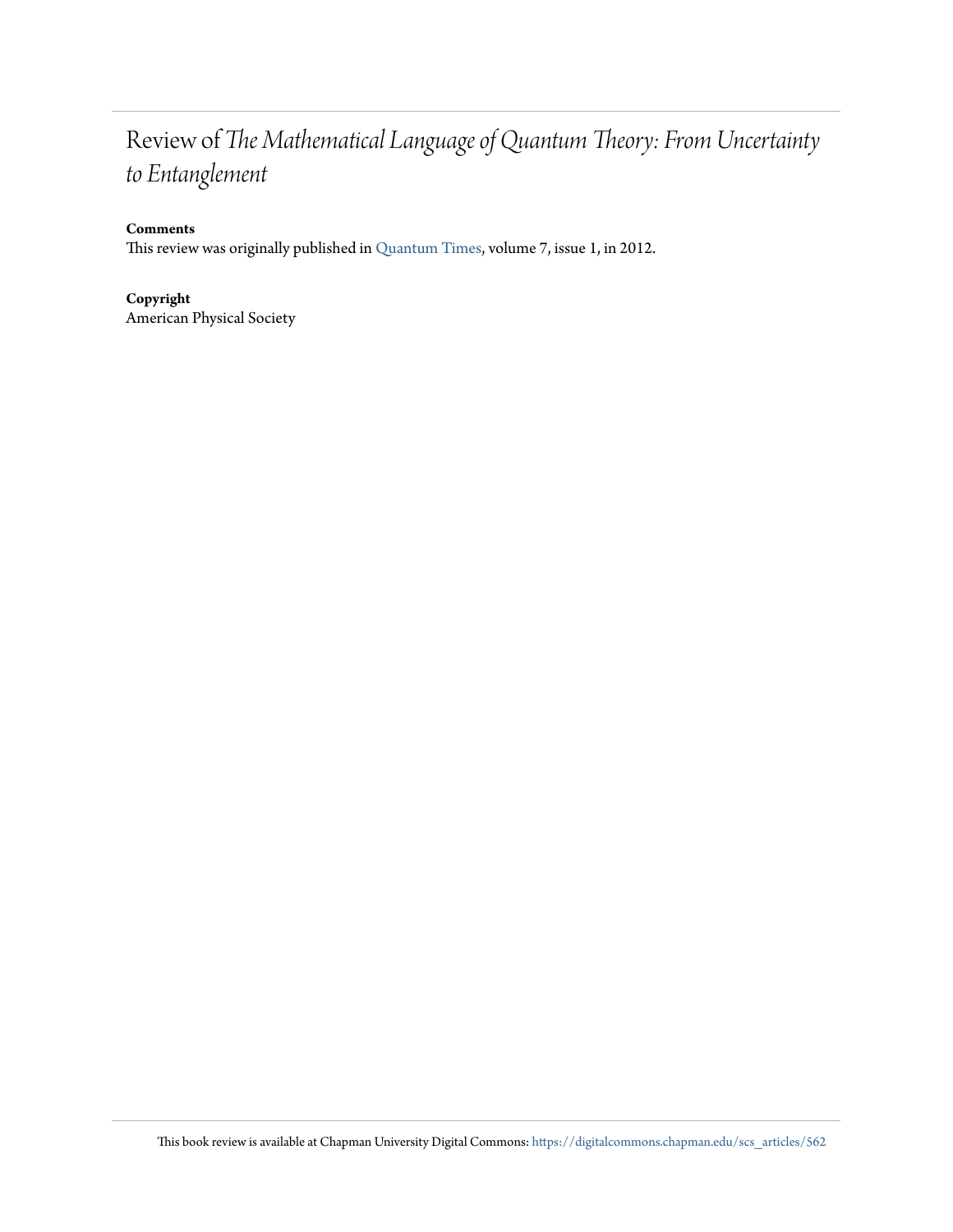# BOOK REVIEW

### **The Mathematical Language of Quantum Theory: From Uncertainty to Entanglement**

*by Teiko Heinosaari and Mario Ziman Cambridge University Press, 2012,* **\$85.00** *ISBN-13: 9780521195836 (hardcover)*

Back in the dark days of early 2000, when I was first starting my Ph.D., it was not very easy to learn about the generalized quantum formalism of density operators, Positive Operator Valued Measures, and Completely Positive maps. Difficult as it may be to believe in this post Nielsen and Chuang age, most books on these topics were long out of print and university libraries were not well stocked in them. Most of us had to rely on John Preskill's lecture notes and, excellent though these are, the generalized formalism is covered in a bit of a hurry in order to move on to all the exciting new results in quantum information and computation.

When Nielsen and Chuang appeared at the end of 2000, it was a revelation. For the first time, the formalism was explained cleanly, simply and accessibly. Still, Nielsen and Chuang's treatment is not unproblematic. For one thing, it is restricted to finite dimensional Hilbert spaces. This is not ideal for those who want a bit more mathematical sophistication, or those who are working primarily with continuous variable systems. It is also fairly odd that we have to rely on a quantum information textbook to learn this material, since the generalized formalism is applicable to a wide variety of other subjects, such as the theory of open quantum systems, quantum statistical mechanics, algebraic quantum field theory, and the foundations of quantum theory. What is needed then is a book that covers the generalized formalism with more care and attention to detail, that is not also burdened with the task of covering all of quantum information and computation, and that is accessible to novices. The short version of this review is that Heinosaari and Ziman have written this book, and it would have made my life much easier had it been available when I was a Ph.D. student. I will be recommending it to any research student that works with me in the future as the first thing that they should read.

Heinosaari and Ziman have struck the right note with regard to mathematical rigour. They present most of the material in a way that is applicable to infinite dimensional Hilbert spaces, but do not shy away from specializing to finite dimensions or to discrete observables when the general proofs would involve heavy functional analysis. In this way, the book is very readable for people from a variety of backgrounds, provided they have a reasonable understanding of the basics of quantum theory. The book is well referenced, so it is very easy to look up the more general proofs as and when necessary. This is a significant plus point for the book, as most books on this topic either require a sophisticated knowledge of functional analysis or they restrict themselves entirely to the finite dimensional case.

The structure of the first five chapters of the book is coherent and logical, starting with a review of Hilbert space and then building up the formalism in increasing generality, from states and effects (yes/no measurements) to general observables to quantum channels and finally quantum instruments, which describe the most general way of updating a quantum system after a measurement. I particularly liked the chapter on quantum instruments and its careful treatment of how these are related to the description of measurements in terms of unitary evolution and POVMs. The text provides proofs of several fundamental theorems that are usually just stated or omitted in most quantum information texts, such as the proof that all mixture-preserving automorphisms of the set of density operators are unitary or anti-unitary. This level of thoroughness is very useful for those interested in the foundations of quantum theory. The

*Continued on next page*

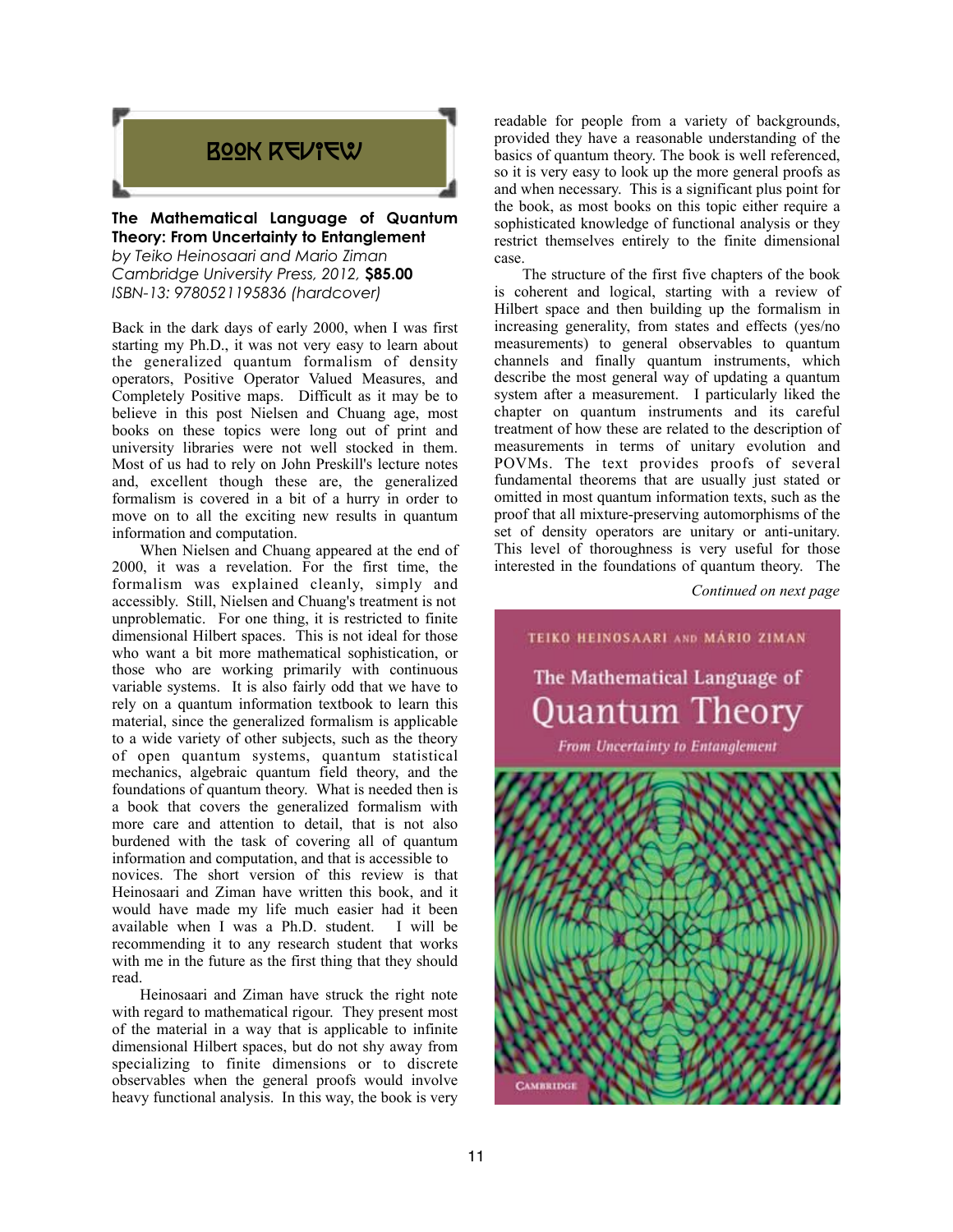# **Review**, continued

book also touches on topics of recent research that are not covered in other texts, such as the coexistence of POVMs and the existence of Symmetric-Informationally-Complete POVMs. Given the scope of the book, the treatment of these topics is necessarily introductory, but it does serve to give the reader a flavor of current research.

Although this is a very good book, it is not completely perfect, and there are three main areas in which it could be improved. Firstly, there are many exercises for the student within the text, and these usually come with helpful hints of how to go about solving them. However, in many cases reading the hints makes the exercises completely trivial to solve. This would not be so bad if the hints were collected at the end of the book, but in fact they appear immediately after the exercises themselves, so it is very difficult to stop yourself from reading them before thinking about the problem. Hopefully these can be moved to the back in future editions, or at least made a little more cryptic. The book's website states that a collection of problems and solutions are in preparation, which may also help with this problem.

Secondly, whilst there is obviously a subjective element to the selection of material for a textbook, there are some topics that I would definitely add to it if I were teaching a course on this subject. The first is the proof of the Stinespring dilation theorem, which is used, for example, to prove that all quantum channels can be represented as unitary evolutions on a larger Hilbert space. The book states the theorem, but does not provide a proof. This strikes me as an odd omission given the central importance of the theorem and the fact that it is not too hard to prove it in finite dimensions (perhaps it was omitted because the general version is rather more difficult). Secondly, there is some discussion of the fixed point sets of some specific quantum channels, e.g. phase damping channels, but the general characterization of the fixedpoint sets of quantum channels is not given. This is a shame as it is a very useful theorem in many applications, such as quantum error correction. It also allows for a simple proof of the no-broadcasting theorem, which is another significant omission. Although the no-cloning theorem is discussed, it would have been good to have a proof of no-broadcasting given that the book emphasizes mixed states.

Finally, the book ends with what the blurb describes as "a separate chapter on entanglement". It really is quite separate, in the sense that it does not really follow the logical development of the rest of the book. One has to wonder whether it was included simply because entanglement it is a trendy topic (and whether it will be replaced by a chapter on quantum discord in the second edition). This would not be so bad if it was a good review of entanglement, but unfortunately I do not think it is up to the excellent standard of the rest of the book. First of all, it does not do a good job of explaining why we should care about entanglement in the first place. Teleportation is not covered until the end of the chapter in a section entitled "Additional topics in entanglement theory". This belies its status as perhaps the key example of using entanglement as a resource for quantum communication. Similarly, the discussion of Bell's theorem is relegated to almost a side-note after the discussion of entanglement witnesses. Both of these things should be discussed up front as motivation for the more detailed discussion of entanglement. Secondly, I think that any review of entanglement really ought to include the asymptotic theory of conversion between bipartite pure states, and the consequent identification of the entanglement entropy as the unique measure of entanglement. It is hard to understand why ersatz facts about isolated classes of mixed entangled states, LOCC channels, and separability criteria are considered more important than this. In fact, I consider most of the material covered in the main body of the chapter to be "additional topics",

*Continued on next page*